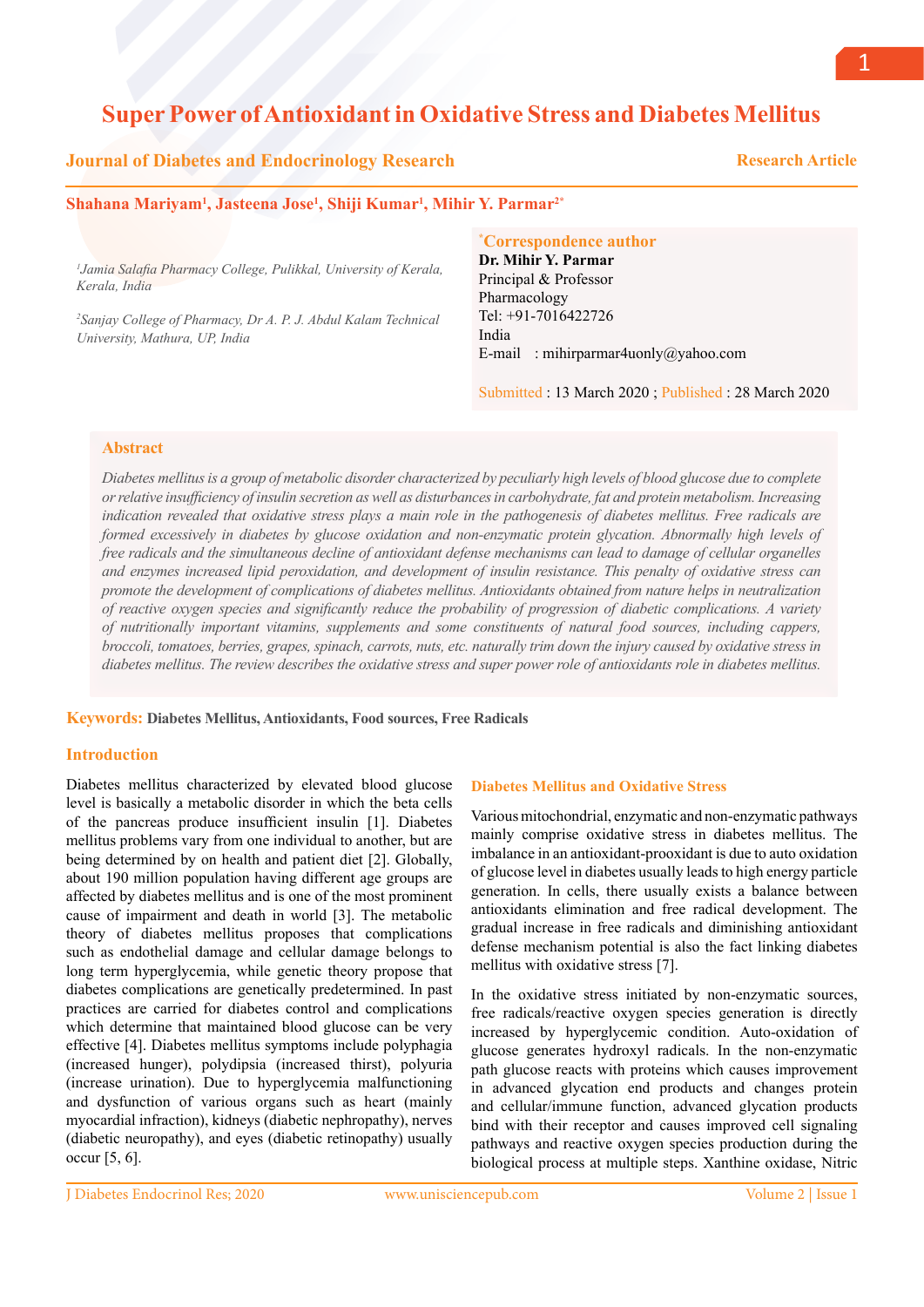oxide synthetases and NADPH are enzymes associated with membrane and is importantly played role in the enzyme source of reactive oxygen species in diabetes mellitus. In polyol (sorbitol) pathway the increase glucose metabolism leads to improved production of superoxide radicals. In diabetic patients there occurs association between lipid peroxidation and impaired glucose level.

In diabetic patients elevated level of some pro-oxidants a protein such as ferritin containing 20% of iron usually found in homocysteine and intestine are the probable sources of oxidative stress. By the peroxidation of arachidonic acid the prostaglandin like compounds F-2 isoprostanes are formed mediated by free radicals. In type 2 diabetic patients levels of F2-isoprostane have been augmented in plasma and urine [8, 9].

The mitochondrial respiratory chain also acts as a resource of reactive species through the non enzymatic mechanism. The process involves the transfer of electrons from electron carriers NADH to FADH2, during oxidative phosphorylation through complex formation in the inner mitochondrial membrane. Research studies also devised that in diabetic patients during hyperglycemic condition superoxide is the 1st step of oxidative stress. Normally superoxide molecules are removed immediately by endogenous mechanism. In hyperglycemias condition the endothelial cell triggers increased amount of reactive oxygen species usually superoxide which tends to the development of diabetes disorders [10].

#### **Antioxidants**

Antioxidants are chemical or biological agents able to neutralize the potentially damaging action of free radicals such unstable molecules as peroxyl radical, hydroxyl radical, and singlet oxygen and peroxynitrate radicals. The oxidation process of other macromolecules is avoided or slows down by antioxidants. The destructive effect of free radicals in cells is minimized or terminated by antioxidants. The tissues or cell damage by toxic metabolites is minimized by antioxidants. In humans everyday activities oxidation plays important role as there is antioxidant defense mechanism present such as lycopene, beta carotene, glutathione, flavonoid, selenium natural vitamin such as vitamin E, vitamin A antioxidant enzymes such as catalase peroxidase, glutathione-S-transferase finish the accessibility of peroxidase as hemeprotein, iron, copper ions. In previous studies there is strong relation found between oxidative stress and reactive oxygen species for human disorders/diseases. Antioxidants and free radicals studies are very important in today's research for understanding the relationships of diseases such as cancer, neurodegenerative diseases, diabetes mellitus and cardiac arrest [11].

#### **Antioxidants Classification**

Antioxidants may be Synthetic or Natural. Synthetic Antioxidants; The phenolic group compounds are included in synthetic antioxidants and these finish the oxidative stress, free radicals and various biological reactions associated with the free radical negative effect. e.g.; Nordihydroguaiaretic acid (NDGA), esters of gallic acid (propyl gallate), tertiary butyl

J Diabetes Endocrinol Res; 2020 www.unisciencepub.com

hydroquinone (TBHQ), butylated hydroxyl anisole (BHA) and butylated hydroxyl toluene (BHT).

## **Natural Antioxidants**

These act on lipid free radicals and break the chain. e.g.: Mineral antioxidants, Vitamins, Phytochemicals [12].

### **Origin and Sources of Antioxidants**

In colored fruits Beta carotene is the most biologically active antioxidants like squash, potatoes, apricots, pumpkin, mangoes and orange. Natural food, leafy vegetables and fruit sources are the richest source of antioxidants. Besides this lemon, amla, ashwagandha also contains antioxidants. Beta carotene is also found in green leafy vegetables such as spinach, kale, and coloured greens. For healthy eyes Lutein is best green leafy vegetable.

In most of developing countries wheat and rice are the main dietary source of selenium having major antioxidant enzymes. Carrots, milk, sweet potatoes, mozzarella and egg yolks consist retinol, 3 hydroxyretinol and didehydroretinol. Poultry, beef, cereals and fish contains vitamin C

Flavonoids, diterpenes, cinnamic acid, phenylpropanoids contains phytoconstituents with antioxidants. In wheat germ oil, corn oil, mangoes, almonds, nuts contains vitamin E. Higher plants contain natural antioxidants in leaves, pods, roots, seeds, pollen, wood and bark. Treatment of severe diseases with oxidative stress is possibly cured by plants antioxidants including diabetic mellitus [13-16].

## **Plasma Antioxidant Potential**

In humans Plasma contains antioxidants and use as a marker to measure oxidative stress. There are many compounds present in plasma, which protect cell and cellular biomolecules from oxidative stress. So the combined action of all molecules in plasma represents the antioxidant capacity of plasma [29, 30]. The plasma glycemic level will be low in diabetic patients than healthy ones because the antioxidants are present in low amount in diabetic patient plasma [31, 32].

The increase in oxidative stress while decrease of antioxidant capacity correlated with complications of diabetes mellitus as insulin resistance and DNA damage [31] Due to low antioxidant defense in plasma the problems like blindness, nerve damage, cardiovascular disease and nephropathy occurs [33].

## **Role of Antioxidants in Diabetes Mellitus**

Antioxidants could be obtained from different dietary sources and is used for maintaining free radicals stable and not to develop oxidative stress thus improving our defence mechanism.

In nature, there are various non-enzymatic and enzymatic mechanisms for removal of reactive oxygen species. In nonenzymatic antioxidant system includes ascorbic acid, retinol, glutathione, carotenoids, tocopherols, and trace elements like selenium, copper, zinc, coenzyme Q10, uric acid, factors of folic acid, riboflavin and thiamine. Vitamin E is the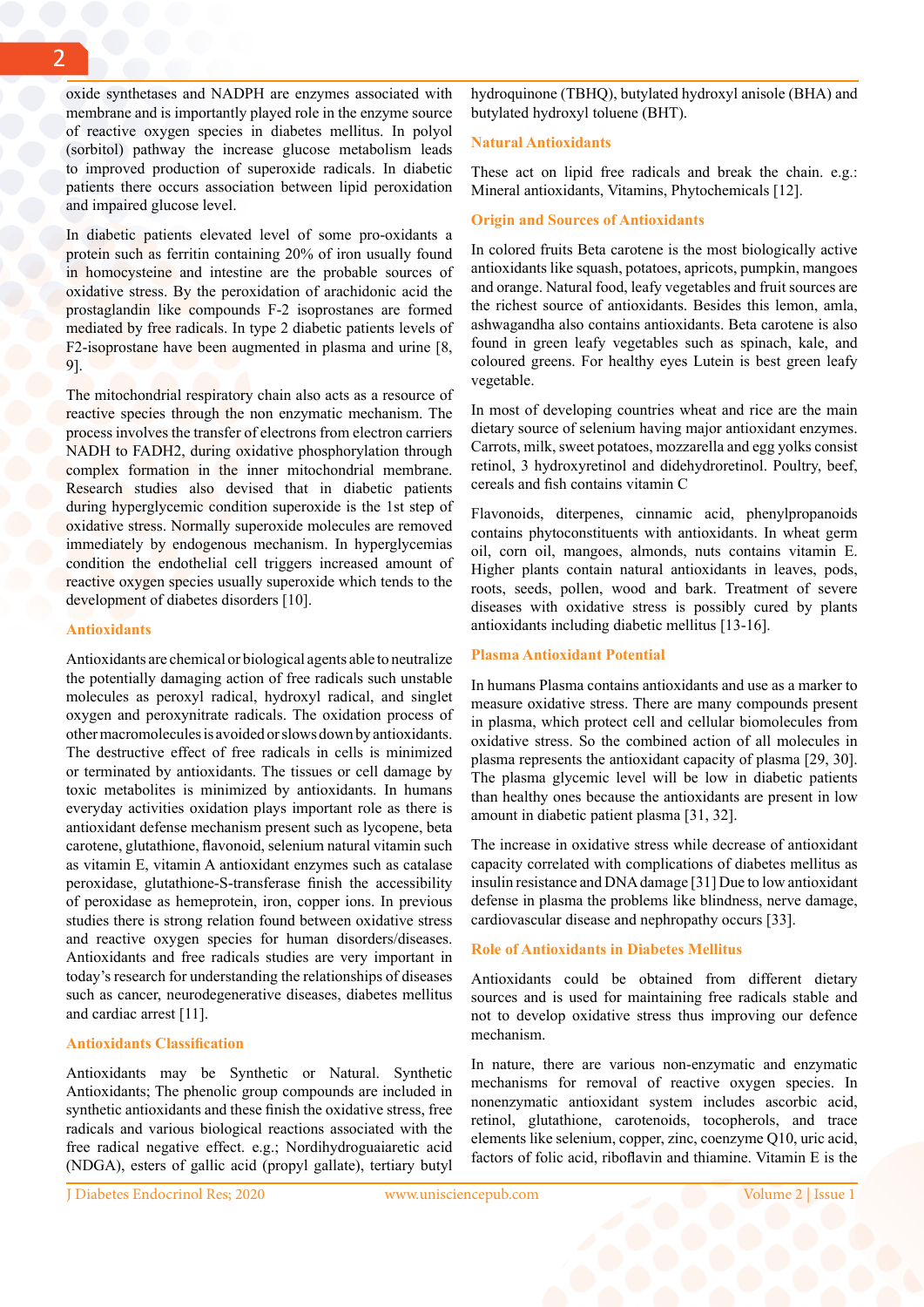fat soluble responsible for prevention of lipid peroxidation. Glutathione acts as a scavenger as well as a substrate for glutathione peroxidase. There are eight different forms in vitamin E exist in the fat soluble form in which A tocopherol is found in sunflower and wheat germ oil and the safflower oil is most active in biological form in humans. Lipid peroxidation is prevented through fat soluble vitamin E. Researchers recently suggested that nitric oxide production in epithelial cells is increased through vitamin C.

In chronic cardiac complications of diabetes patient the important enzymes goes into smooth muscles. So the major organs such heart, kidneys are directly affected by diabetes .In the enzymatic antioxidant defence mechanism SOD and Glutathione reductase is important. Glutathione reductase regenerates glutathione, which can be used as hydrogen donor by glutathione peroxidase through elimination of hydrogen peroxide. SOD converts superoxide to hydrogen peroxide [17- 19].

There are various mechanisms in which antioxidant differ in their action mechanism. These are free radicals scavenging mechanism, inhibition of enzymes that humiliate free radical reactions; degradation of proteins, including transferring that can bind metals which eventually stimulate free radicals.

#### **Human Health and Oxidative Stress**

Oxidative stress is a pathological condition triggered by the damaging action on cells and tissues of the body Oxidative is the direct consequence of an increased generation of free radicals and or reduced physiological activity of antioxidant defenses against free radicals and reactive nitrogen species. Non radical species are hydrochlorous acid and hydrogen peroxide molecules. Free radical species are superoxide molecules, hydroperoxyl molecules, hydroxyl molecules. Reactive nitrogen species are having free radicals are nitrogen dioxide and nitric oxide while non-radical are peroxynitrates and peroxynitrites. By the physical, physiological and chemical factors the reactive radicals, nitric oxide peroxynitrite and superoxide molecules cause tissue damage. There are a variety of different defense mechanisms by which human body works against oxidative stress induced by free radicals as tissue repair, anticipatory mechanism, physical resistance and antioxidant defense. Reactive oxygen species of various free radicals are involved in cardiovascular diseases, renal disorders, autoimmune disorders, neurodegenerative disorders, peptic ulcer, cataract, lung cancer Figure 1 [20, 21].



FIGURE 1: OXIDATIVE STRESS & IT'S CONSEQUENCES

#### **Newer Therapeutic/Preventive Approaches through Natural Antioxidants**

Diabetes mellitus management with no side effect is still a challenge in 21 century for doctors and researchers. In the treatment of diabetes mellitus herbal drugs is of great interest due to low cost, efficiency and less side effects and so a variety of plants are being used as an herbal treatment. In the WHO report about 80% of the global population are dependent on traditional medicines because of poverty. In herbal treatment phytoconstituents derived from plants are important and includes glycosides, alkaloids, glycopeptides, steroids, hypoglycans, guanidine, carbohydrates, gums, various amino acids and peptidoglycans. The phytoconstituents greatly influence metabolic activities which directly affect glucose level in the body.

For the management of some diseases such as Alzheimer disease, stroke, cardiac arrest, cancer, atherosclerosis and Parkinson disease antioxidant formulation is of great study and effort. Diabetic complications can be reduced by dietary antioxidants and is one of promising therapeutic approach. For the treatment of some diseases such as stroke, atherosclerosis, cancer, neurodegenerative diseases, diabetes mellitus and human ailments Figure 2 [22-25]



Figure 2: Newer therapeutic/preventive approaches through natural autioxidants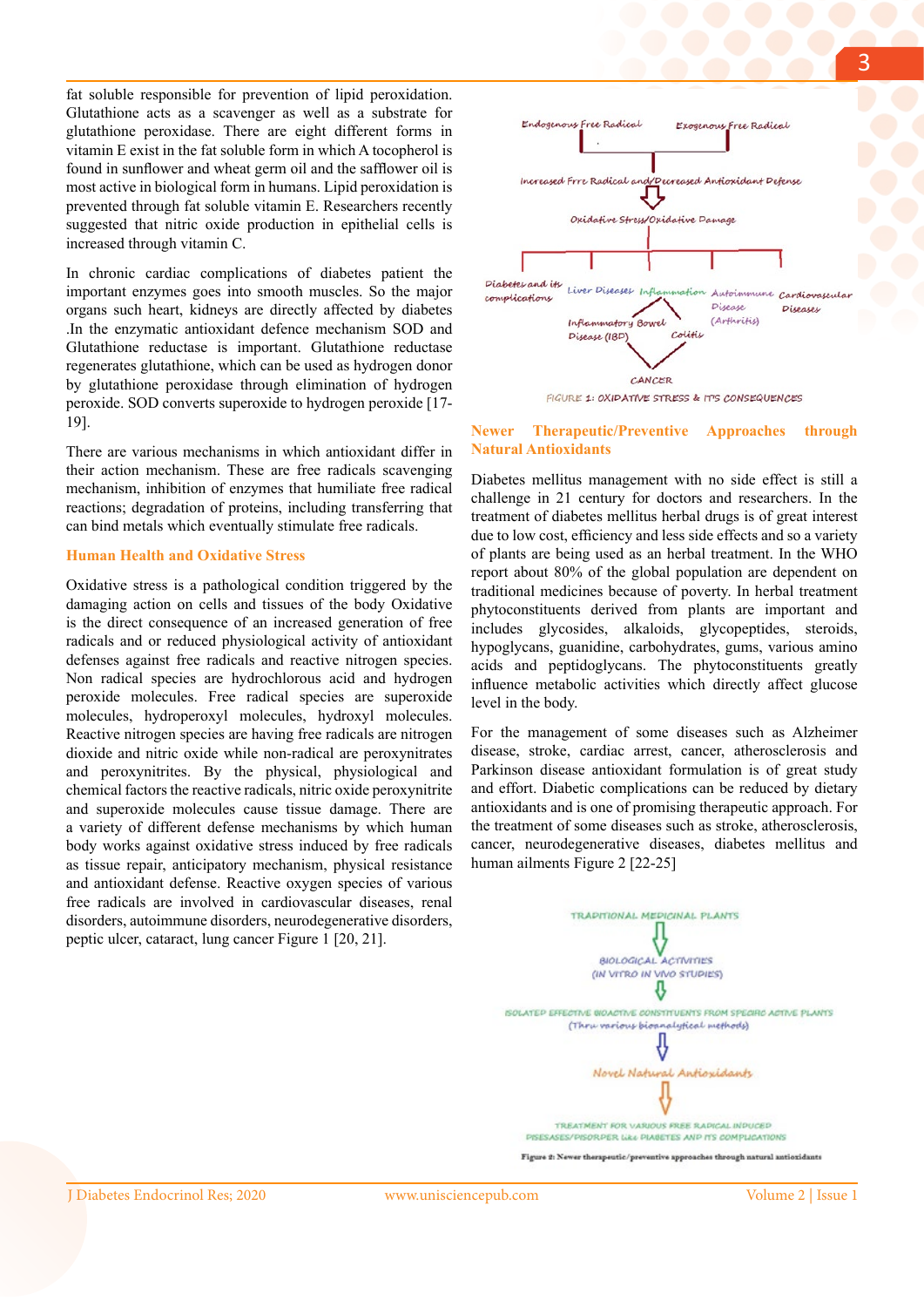## **Conclusion**

In recent studies, it is stated that if a traditional system of medicines like Siddha and Ayurveda is used with modern science medicines will be very effective. Diabetic complications associated with oxidative stress can be minimized to some extent by natural antioxidants. But there is no perfect mechanism developed till to date in which the diabetic complications are known exactly. In various there are various clinical, epidemiological and experimental antioxidants are developed to cure of diabetes and other diseases.

#### **References**

- 1. Patel V, Chitra V, Prasanna PL, Krishnaraju V (2008) Hypoglycemic effect of aqueous extract of Parthenium hysterophorus L. in normal and alloxan induced diabetic rats. Ind J of Pharmacol 40(4): 183-185.
- 2. Chintan AP, Nimish LP, Nayana B, Bhavna M, Mahendra G, Hardik T (2011) Cardiovascular complication of diabetes mellitus. J Appl Pharm Sci 2011; 4: 1-6.
- Klavin DC (1993) The effect of intensive treatment of diabetes on the development and progression of long-term complications in insulin-dependent diabetes mellitus. N Engl J Med 329: 977-986.
- 4. Wild SH, Roglic G, Green A, Sicree R, King H (2004) Global prevalence of diabetes: estimates for the year 2000 and projections for 2030, Diabetes Care 27: 1047-1053.
- 5. Alteras I, Saryt E (1979) Prevalence of pathogenic fungi in diabetic patent. Mycopathologia 67: 157-159.
- 6. Rabini RA, Fumelli P, Galassi R (1994) Increased susceptibility to lipid oxidation of low-density lipoproteins and erythrocyte membranes from diabetic patients. Metab Clin Exp 43: 1470–1474.
- 7. Dandu AM, Inamdar NM (2009) Evaluation of beneficial effect of antioxidant properties of some plants in diabetic rats. Pak J of pharma Sci 22(1): 49-52.
- 8. Davies KJ (1997) Protein damage and degradation by oxygen radicals: IV, Degradation of denatured protein, J BiolChem 262: 9914-9920.
- 9. Valko M, Leibfritz D, Moncol J, Cronin MD, Mazur M, Telser J (2007) Free radicals and antioxidants in normal physiological functions and human disease. Int J Biochem Cell Biol 39: 44-84.
- 10. Kowluru RA, Chan PS (2009) Oxidative stress and diabetic retinopathy. Exp Diabetes Res 4: 436-473.
- 11. Agnieszka P, Dorota R, Iren A, Maciej J, Stefan A (2011) High Glucose concentration affects the oxidantantioxidant balance in cultured mouse podocytes. J Cell Biochem 112: 1661-1672.
- 12. Wolff SP (1993) Diabetes mellitus and free radicals: free radicals, transition metals and oxidative stress in the etiology of diabetes mellitus and complications, Br

MedBull 49: 642-645.

- 13. Rane R, Gangollia D, Patil S, Ingawale K. Amla, Ashwagandha and Shatavari (2012) Formulations as Herbal Medicines and Nutraceuticals. Res J Pharmaceutical Sci 1(3): 10-15.
- 14. Lee SC, Chang WJ, Lu KT, Lo D, Wu MC (2013) Antioxidant capacity and Hepatoprotective effect on Ethanol-injured Liver cell of Lemon Juice concentrates and its comparison with commercial Japanese Apricot Juice concentrates. Res J Pharmaceutical Sci 2(2): 7-14.
- 15. Ha H, Kim KH (1999) Pathogenesis of diabetic nephropathy: the role of oxidative stress and protein kinase C. Diabetes Res Clin Pract 45: 147-151.
- 16. Nordberg J, Arnér EJ (2008) Reactive oxygen species, antioxidants, and the mammalian thioredoxin system. Free Radic Biol & Medic 1(31): 1287-1312.
- 17. Nishikawa T, Edelstein DD, Yamagishi S, Matsumura T, Kaneda Y et al. (2004) Normalizing mitochondrial superoxide production blocks three pathways of hyperglycemic damage, Nature 404: 787-790.
- 18. Ahsan H, Ali A, Ali R (2003) Oxygen free radicals and systemic autoimmunity. Clin Exp Immunol 31: 398-404.
- 19. Waris G, Alam K (1998) Attenuated antigenicity of ribonucleoproteins modified by reactive oxygen species. Biochem Molec Biol Int 45: 33-45.
- 20. Bylka W, Matlawaska I (2007) Natural flavonoids as antimicrobial agents. The J of American Nutraceutical Association 7(2): 24-31.
- 21. Chikezie PC, Monago CC (2004) Glutathione s-transferase activity in rats. African J of Biochemistry research 3(5): 210-214.
- 22. Hamblin M, Smith HM, Hill MF (2007) Dietary supplementation with vitamin E ameliorates cardiac failure in type 1 diabetic cardiomyopathy by suppressing myocardial generation of 8-iso- prostaglandin F2 and oxidized glutathione. J Cardio 13: 884–892.
- 23. Rowe L (2009) DNA damage-induced reactive oxygen species: A genotoxic stress response, PhD Thesis, Emory University, Georgia, USA, 2009.
- 24. Tilethe S, Chourasiy PK, Dhakad RS, Kumar D (2013) Potential of Rutin and Vildagliptin Combination against Alloxan Induced Diabetic Nephropathy in Mice, Res J Pharmaceutical Sci 2(9): 1-7.
- 25. Mihir Y Parmar (2018) Obesity and Type 2 Diabetes mellitus. Integrative Obesity and Diabetes 4(4).1-2.
- 26. National Diabetes Data Group (1979) Classification and diagnosis of diabetes mellitus and other categories of glucose intolerance. Diabetes 28: 1039-1057.
- 27. World Health Organization (1980) Report of the Expert Committee on Diabetes. WHO Technical Report Series.

J Diabetes Endocrinol Res; 2020 www.unisciencepub.com